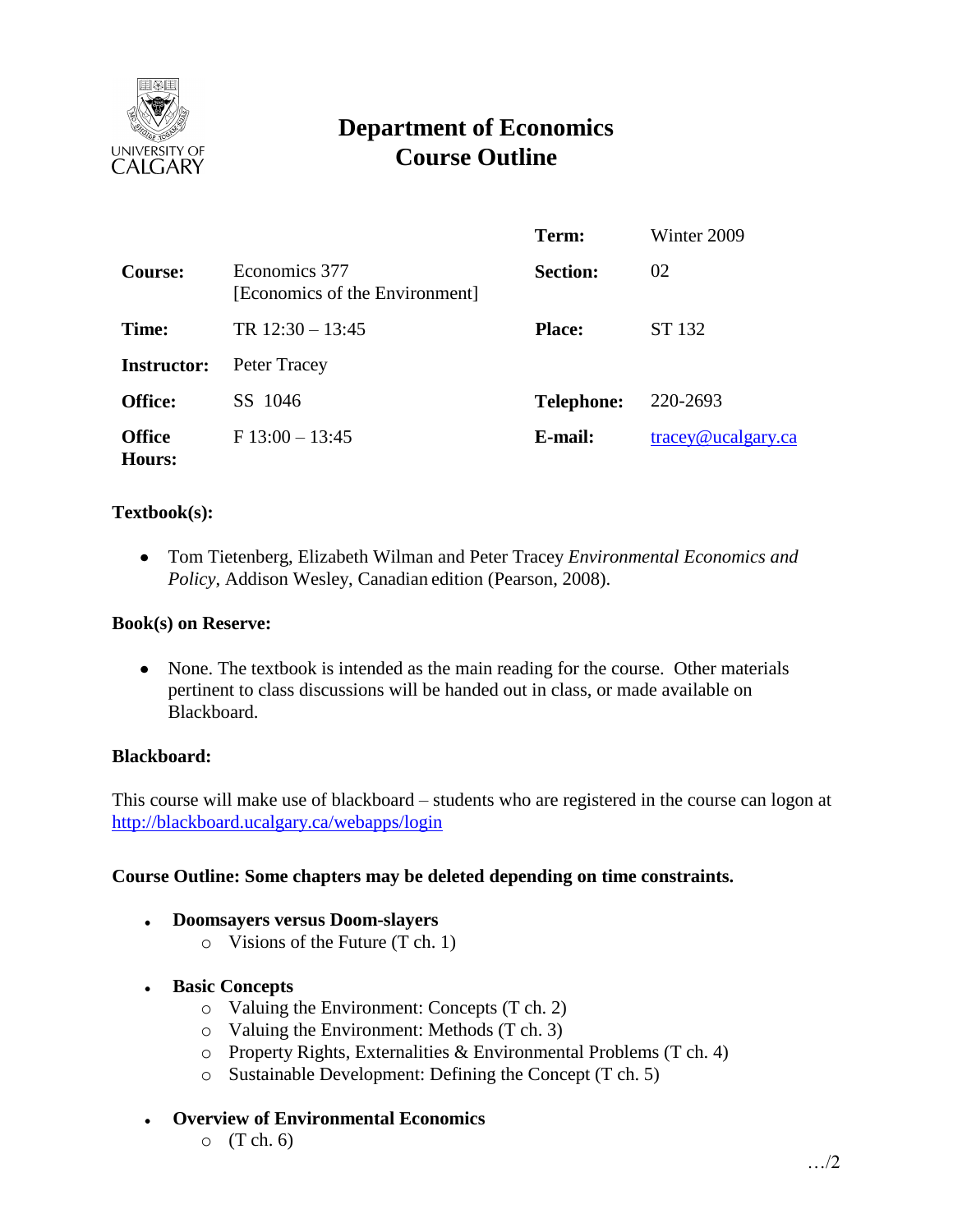- **Air Pollution**
	- o Air Pollution-Stationary Sources Both Local and Regional (T ch. 7)
	- o Mobile Source Air Pollution (T ch. 8)
- **Water and Water Pollution**  $\bullet$  $O(T \, ch. 9)$
- **The Economics of Waste**  $\bullet$ 
	- o (T ch. 10)
- 
- **Biodiversity** 
	- o Forest Habitat (T ch. 11)
	- o Commercial Species (T ch. 12)
- **Global Environmental Problems**  $\bullet$ 
	- $\circ$  (T ch. 13)
- **Doomsayers and Doom-slayers Revisited: Dec. 4**  $\bullet$ o Visions of the Future Revisited (T ch. 14)

# **Grade Determination and Final Examination Details:**

| Midterm: February 24, 2009 | 30% |                              |
|----------------------------|-----|------------------------------|
| Assignment: March 17, 2009 | 20% |                              |
| <b>Final Examination</b>   |     | 50% (Scheduled by Registrar) |

The midterm exam will be held in class on the date indicated. Exam questions may consist of multiple choice questions. The use of a non-programmable calculator during exams is permitted. The use of graphing calculators is prohibited. A two hour final examination to be held in a classroom will be comprehensive and scheduled by the Registrar's Office.

The midterm exam, assignment, and the final exam are marked on a numerical basis. The grades are then added using the weights indicated above. As a guide to determining standing, these letter grade equivalences will generally apply:

| $A+ 97-100 B$               | $79 - 83$ C- | $62 - 66$ |
|-----------------------------|--------------|-----------|
| A 92-96 B- 76-78 D+         |              | 57 - 61   |
| A- $89 - 91$ C+ $73 - 75$ D |              | $50 - 56$ |
| $B+ 84-88$ C 67 - 72 F      |              | $0 - 49$  |

If, for some reason, the distribution of grades determined using the aforementioned conversion chart appears to be abnormal the instructor reserves the right to change the grade conversion chart if the instructor, *at the instructor's discretion*, feels it is necessary to more fairly represent student achievement.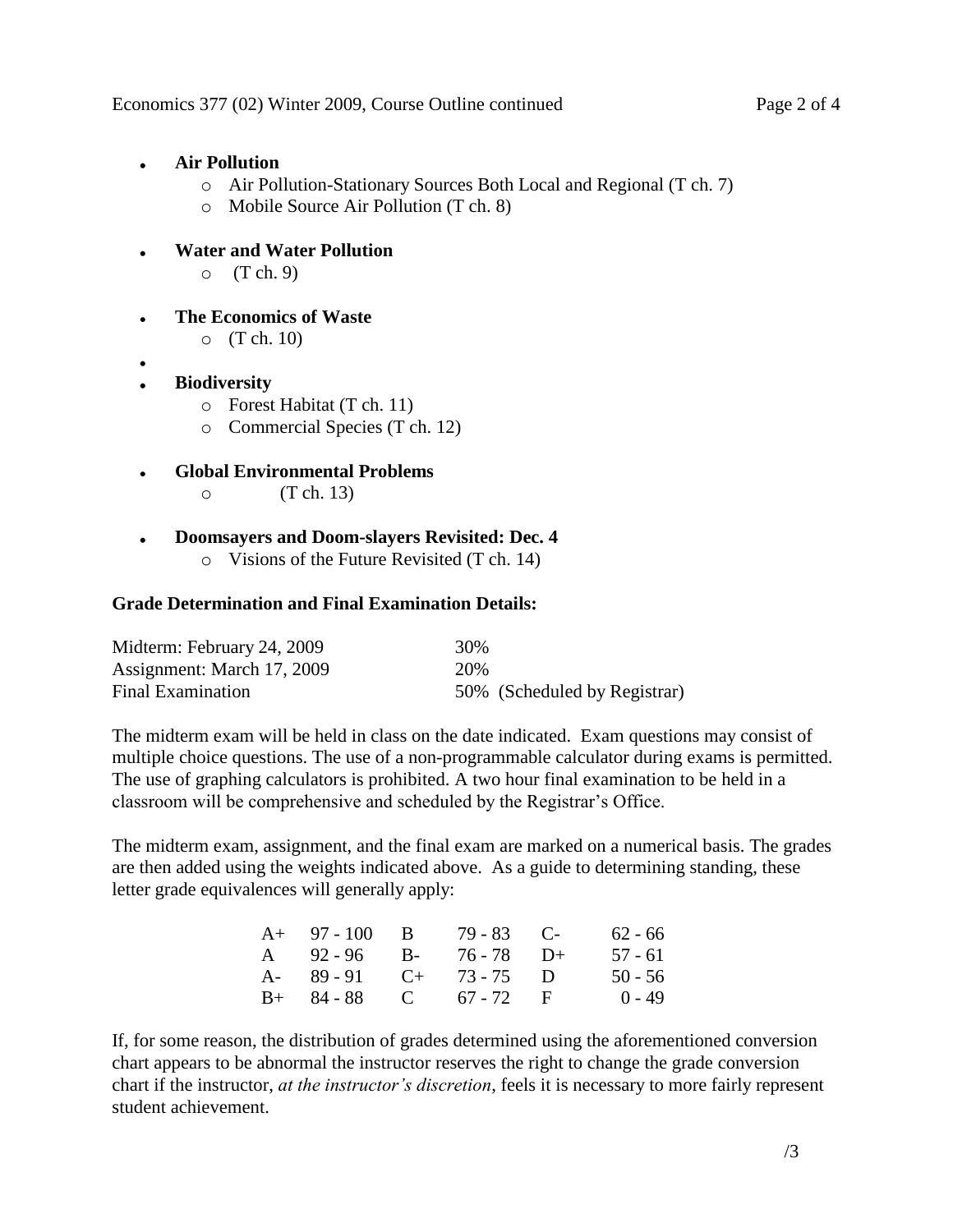A passing grade on any particular component of the course is not required for a student to pass the course as a whole.

Notes:

- 1. Make-up midterm exams and deferred midterm exams will not be given. Deferred final examinations do not have to cover the same material or have the same format as the regular final examination.
- 2. Examinations will not be given prior to the scheduled date.
- 3. Students will not be given extra time to complete tests and exams.
- 4. Students should be aware of the academic regulations outlined in The University of Calgary Calendar.
- 5. Students seeking reappraisal of a piece of graded term work should discuss their work with the instructor within 15 days of work being returned to class; however, the earliest that grades will be discussed will be two days after the return of an assignment or examination.
- 6. Students will be responsible for all material listed on the course outline, regardless of whether or not the material has been covered in class, unless the instructor notifies the class that the material will not be covered. Specific instructions regarding the assignment will be discussed during the first two weeks of class.

Students' Union Vice President Academic: Pamela Weatherbee Phone: 220-3911 E-Mail [suvpaca@ucalgary.ca](mailto:suvpaca@ucalgary.ca)

Students' Union Faculty Representative (Social Sciences) Teale Phelps Bondaroff Phone: 220-3913 Office: MSC 251 E-Mail [socialscirep@su.ucalgary.ca](mailto:socialscirep@su.ucalgary.ca) 

Society of Undergraduates in Economics (S.U.E.) [www.ucalgary.ca/sue/](http://www.ucalgary.ca/sue/)